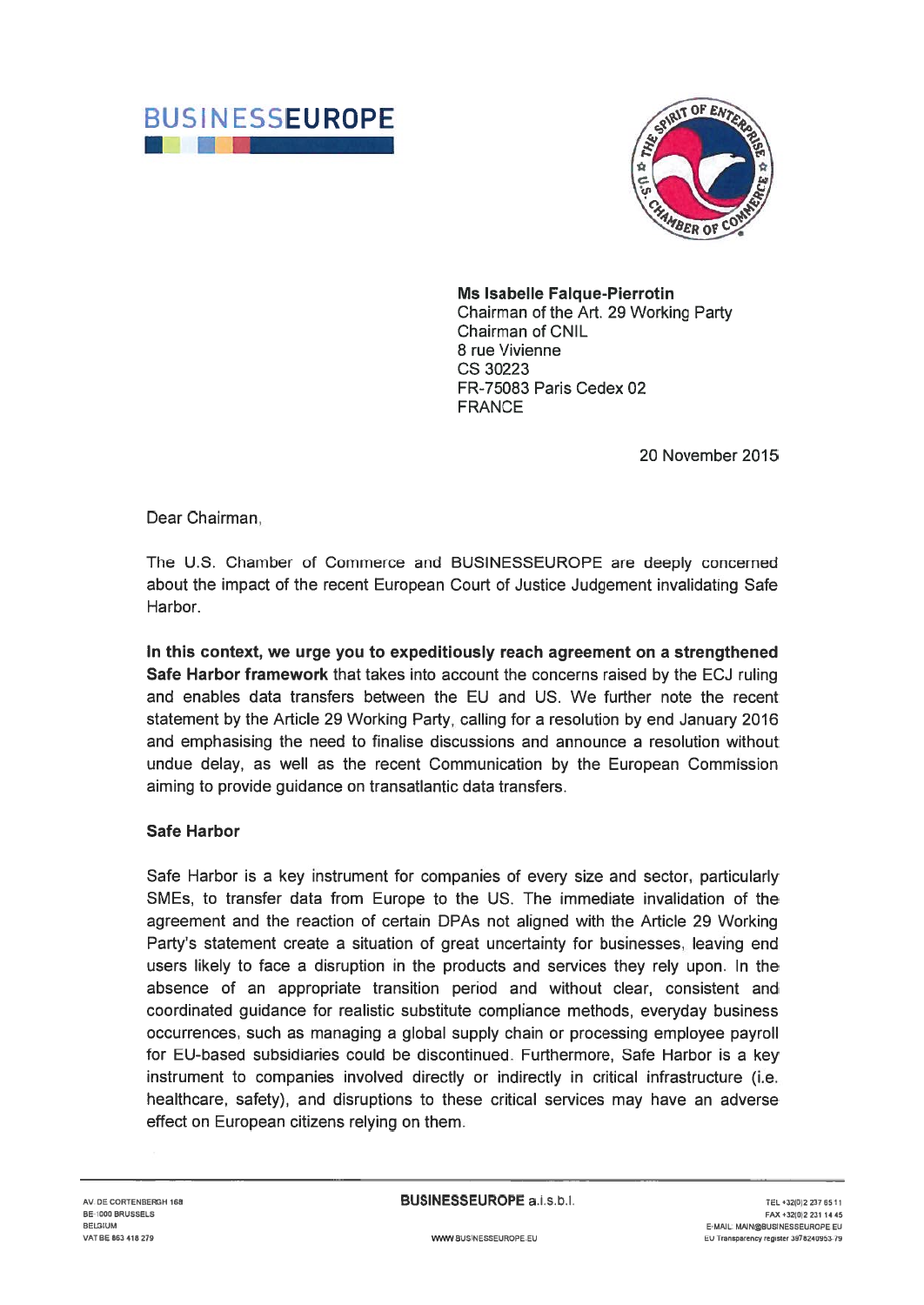



In its ruling the ECJ raises a number of concerns with regard to surveillance practices and data protection rules in the US. However, the ECJ did not examine or assess current US rules and practices in depth or any changes made since the European Commission Communication on the Functioning of Safe Harbor of 27 November 2013. Numerous changes have already occurred such as President Obama's January 2014 Presidential Directive, the findings of the Privacy and Civil Liberties Oversight Board, the June passage of the Freedom Act, all of which significantly clarify and tighten controls over electronic surveillance in the United States. In addition, we have also supported the adoption of the Judicial Redress Act and are hopeful that the Senate will soon follow the lead of the House of Representative in approving legislation.

Following the ECJ ruling, a very large number of agreements enabling transfer to the US under Safe Harbor for all industries active in Europe will have to be re-assessed to ensure compliance. It will be a big chain reaction of modifications in the global digital economy value chains. This will require significant time and costs, with a particularly negative impact for SMEs. Some agreements, such as those for non EU-based subprocessors, may not have legal substitutes.

Even companies not directly using Safe Harbor will be affected, as their suppliers using the mechanism will have to change to alternative transfer instruments.

## Broader impact on international data transfers from Europe

The ECJ ruling also calls into question (I) the use of all transfers mechanisms, including binding Corporate Rules (BCR5) and Standard Contract Clauses (SCC5), and (II) to all other countries, including those done under Commission adequacy decisions for countries such as Canada and Switzerland. The recent statement by the Working Party 29 group that transfers will not be allowed where "the powers of state authorities to access information go beyond what is necessary in a democratic society" underscores this problem, not least given the extensive surveillance programs in some EU Member States. We are seriously concerned by the risk of fragmentation stemming from different assessments by DPAs on transfer mechanisms. Some DPAs have already differentiated their position and cast uncertainty over all data transfer mechanisms putting companies active in these Member States in serious difficulty vis-a-vis their customers. In this respect, we strongly recommend a coordinated European approach to international data transfers.

In addition, while alternative mechanisms can in principle be used to transfer data instead of Safe Harbor, those methods are quite costly and time-consuming to implement. Furthermore, it is difficult for a company to begin the burdensome process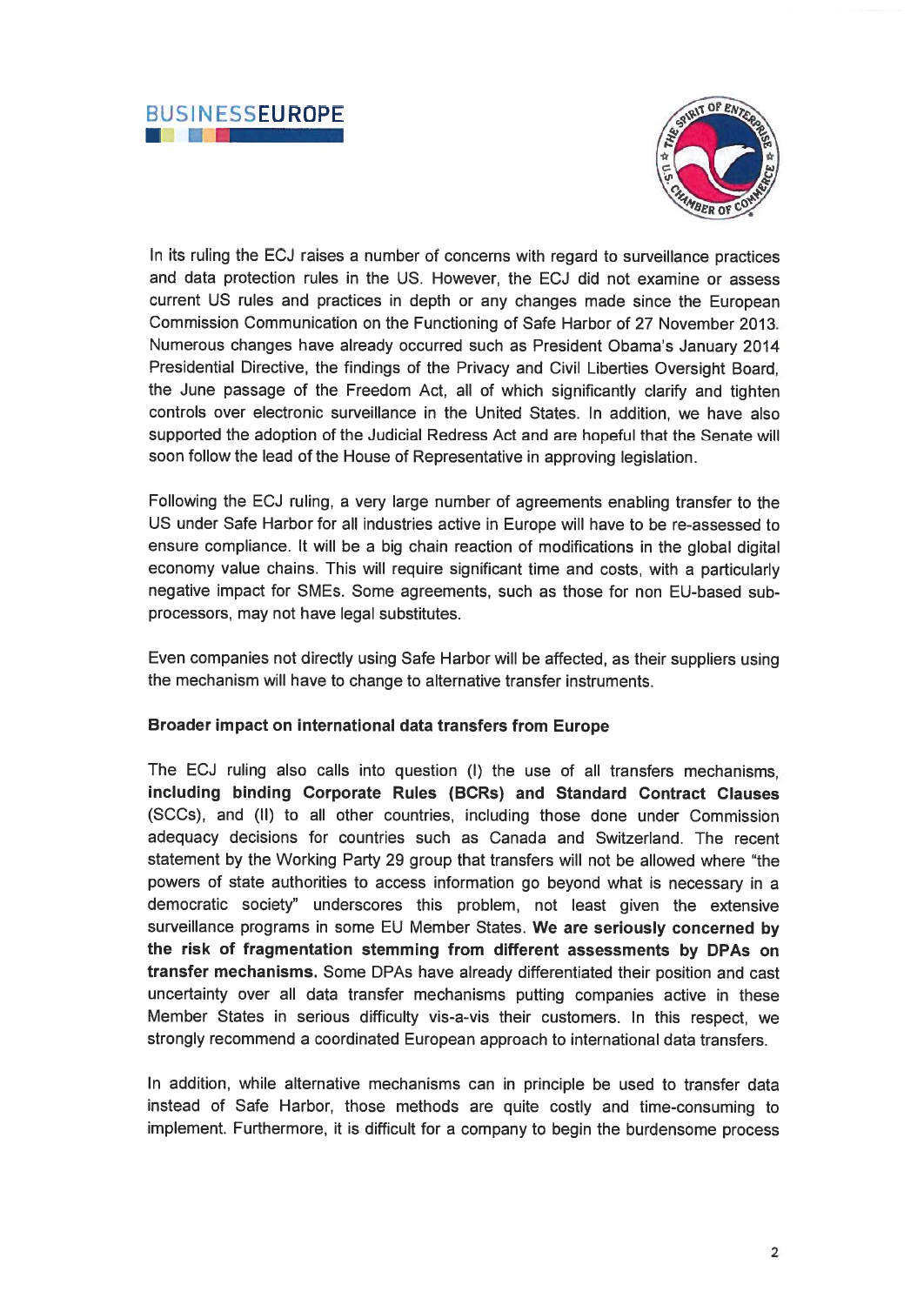



of switching transfer methods given uncertainty regarding these other methods' future viability, following statements by a number of DPAs in this regard.

Standard Contractual Clauses may not offer the flexibility required in the increasingly complex value chains of the data-driven economy (with multi-layered chains of responsibility in transferring data, different contractors and sub-contractors and therefore complex chains of controllers, processors and sub-processors).

Transfers under Binding Corporate Rules could also be a partial alternative. However, they mainly apply to intra-group transfers and are mainly suitable for multinationals due to complexity, additional workload, length and cost of implementation. Besides, it may take up to 2 years to get approval by all DPAs and about <sup>1</sup> million EUR in legal fees and translations. It is clear to us that for months many companies won't be able to use other mechanisms and will operate in a legal vacuum. In addition, some DPAs (e.g. Portugal and Germany) have already announced to no longer authorise further applications for data transfers to the U.S. on the basis of BCRs.

In conclusion, the immediate invalidation of Safe Harbor renders doing business across the Atlantic, and indeed with any third country outside Europe, more burdensome at a minimum and in some cases impossible.

In this context, BUSINESSEUROPE and the US Chamber urgently call for:

- 1. Timely conclusion of the negotiations between the EU and US on a revised Safe Harbor. Restoring mutual confidence in the digital world is a joint responsibility of EU and US authorities. In order to find suitable solutions to continue data transfer between the EU and US both sides of the Atlantic must make efforts to compromise.
- 2. Joint guidance from the European Commission and Art. 29 Working Party on how to move forward and deal with the legal uncertainty. Neither the 16 October statement by the Art. 29 Working Party nor the Commission Communication of 6 November did enough to settle the current confusion; they demonstrated the need for coordinated action, as the Commission and DPAs each have complementary, but distinct competencies.
- 3. Guarantees for consistent treatment by national DPAs of international data transfers, to avoid disruptions in the EU digital single market. If national DPAs start providing individual guidance without consistency — as was already the case in the last weeks — the complexity and fragmentation of the process will become unmanageable.